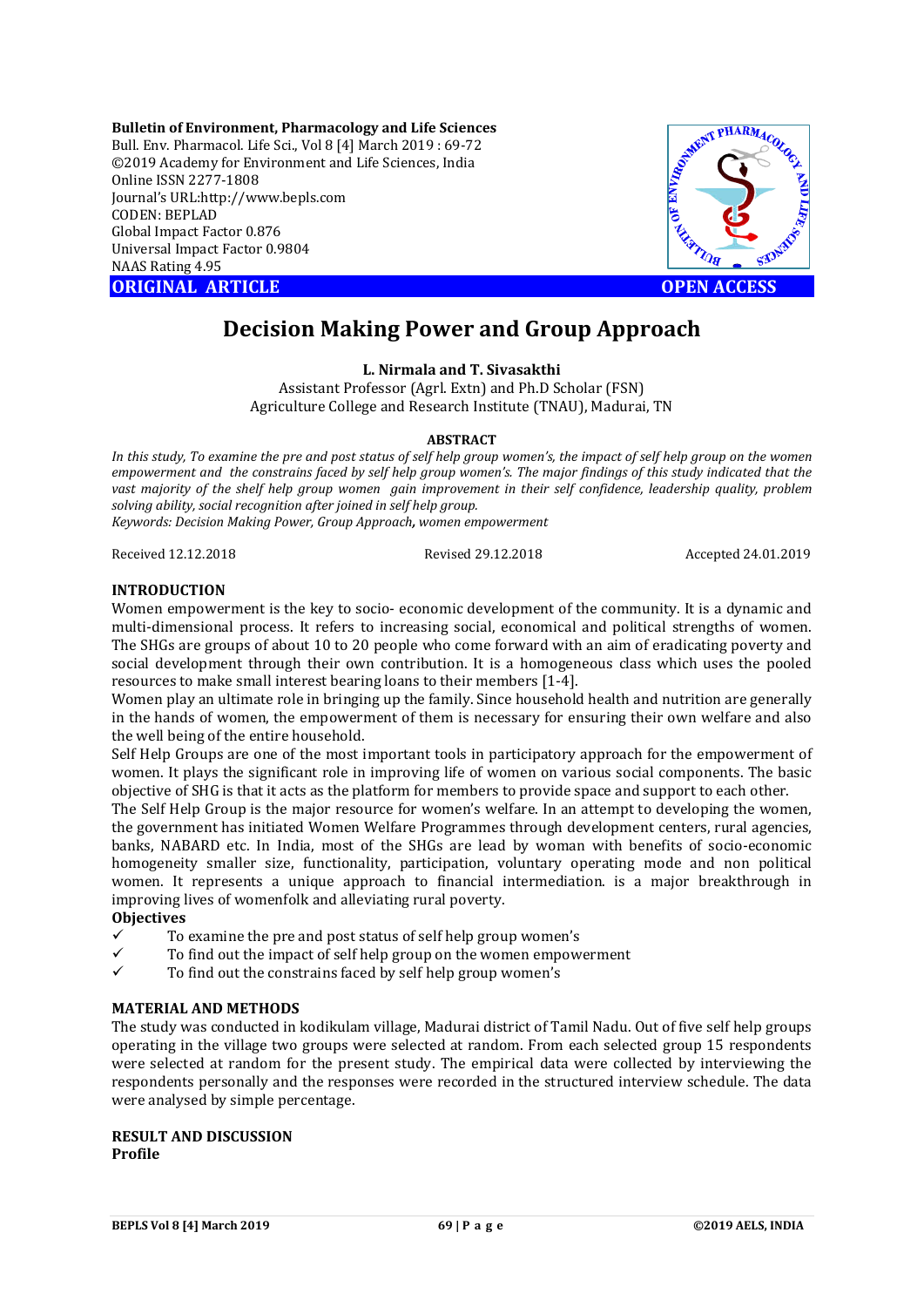#### **Nirmala and Sivasakthi**

In order to know the background and socio-economic aspects, it is important to analyse the socio personal characteristics of the respondents. To analyze the profile of the SHG members, the variables such as age, Education, marital status, family size, occupational status, annual income are considered.

| Table 1. Age of the respondents |                                      |       |  |
|---------------------------------|--------------------------------------|-------|--|
| Age                             | No. of respondents<br>Percentage (%) |       |  |
| Less than 25                    |                                      | 23.33 |  |
| 25-45                           |                                      | 66.67 |  |
| above 45                        |                                      | 10.00 |  |
| Total                           |                                      | 1 በበ  |  |

## **Table 1. Age of the respondents**

## **Source:** Primary data

It could be observed from the table 1, that majority (66.67 %) of the respondents are in between the age of 25-45, 10 per cent of the respondents belonged to the age of above 45 and 23.33 per cent of respondents.

|                  | .                  |                |  |  |  |
|------------------|--------------------|----------------|--|--|--|
| <b>Education</b> | No. of respondents | Percentage (%) |  |  |  |
| Illiterate       |                    | 10.00          |  |  |  |
| Primary          |                    | 16.67          |  |  |  |
| Middle           |                    | 50.00          |  |  |  |
| Secondary        |                    | 23.33          |  |  |  |
| Total            |                    | 100            |  |  |  |
|                  |                    |                |  |  |  |

## **Table 2. Educational level of the respondents**

### **Source:** Primary data

The data presented in the table 2, that half of the total respondents (50.00 %) are belongs to middle education and 10 percent of the respondents fall under Illiterate.

| Tables. Marital status of the respondents                     |    |       |  |  |
|---------------------------------------------------------------|----|-------|--|--|
| <b>Marital status</b><br>No. of respondents<br>Percentage (%) |    |       |  |  |
| Married                                                       | 26 | 86.67 |  |  |
| Unmarried                                                     |    | 13.33 |  |  |
| Total                                                         |    | 100   |  |  |

## **Table3. Marital status of the respondents**

#### **Source:** Primary data

It is observed from the Table 3, that the vast majority of the respondents (86.67 %) found to be fall under the married category followed by unmarried category which is about 13.33 %.

| Table 4. Nature of the family of respondents                 |    |       |  |  |  |  |
|--------------------------------------------------------------|----|-------|--|--|--|--|
| Nature of the family<br>No. of respondents<br>Percentage (%) |    |       |  |  |  |  |
| Nuclear                                                      |    | 56.67 |  |  |  |  |
| Ioint                                                        | 13 | 43.33 |  |  |  |  |
| Total                                                        |    | 100   |  |  |  |  |

# **Table 4. Nature of the family of respondents**

### **Source:** Primary data

For this study the family type was categorised as joint and nuclear family. According to the table 4, out of 30 respondents 56.67% household are under nuclear family while 43.33 per cent of the households are joint family. It was found that women, who were living in a nuclear family, participated more in SHGs.

### **Table 5. Occupational status of the respondents**

| Tuble of occupational biatub of the respondents |                    |                |  |  |  |
|-------------------------------------------------|--------------------|----------------|--|--|--|
| <b>Occupation</b>                               | No. of respondents | Percentage (%) |  |  |  |
| Faming alone                                    | 12                 | 40.00          |  |  |  |
| Faming and labour                               |                    | 26.67          |  |  |  |
| Faming and business                             |                    | 16.66          |  |  |  |
| Business alone                                  |                    |                |  |  |  |
| Labour alone                                    |                    |                |  |  |  |
| Farm labour                                     |                    | 16.66          |  |  |  |
| <b>Government Service</b>                       |                    |                |  |  |  |
| Private employee                                |                    |                |  |  |  |
| <b>Others</b>                                   |                    |                |  |  |  |
| Total                                           | 30                 | 100            |  |  |  |

**Source:** Primary data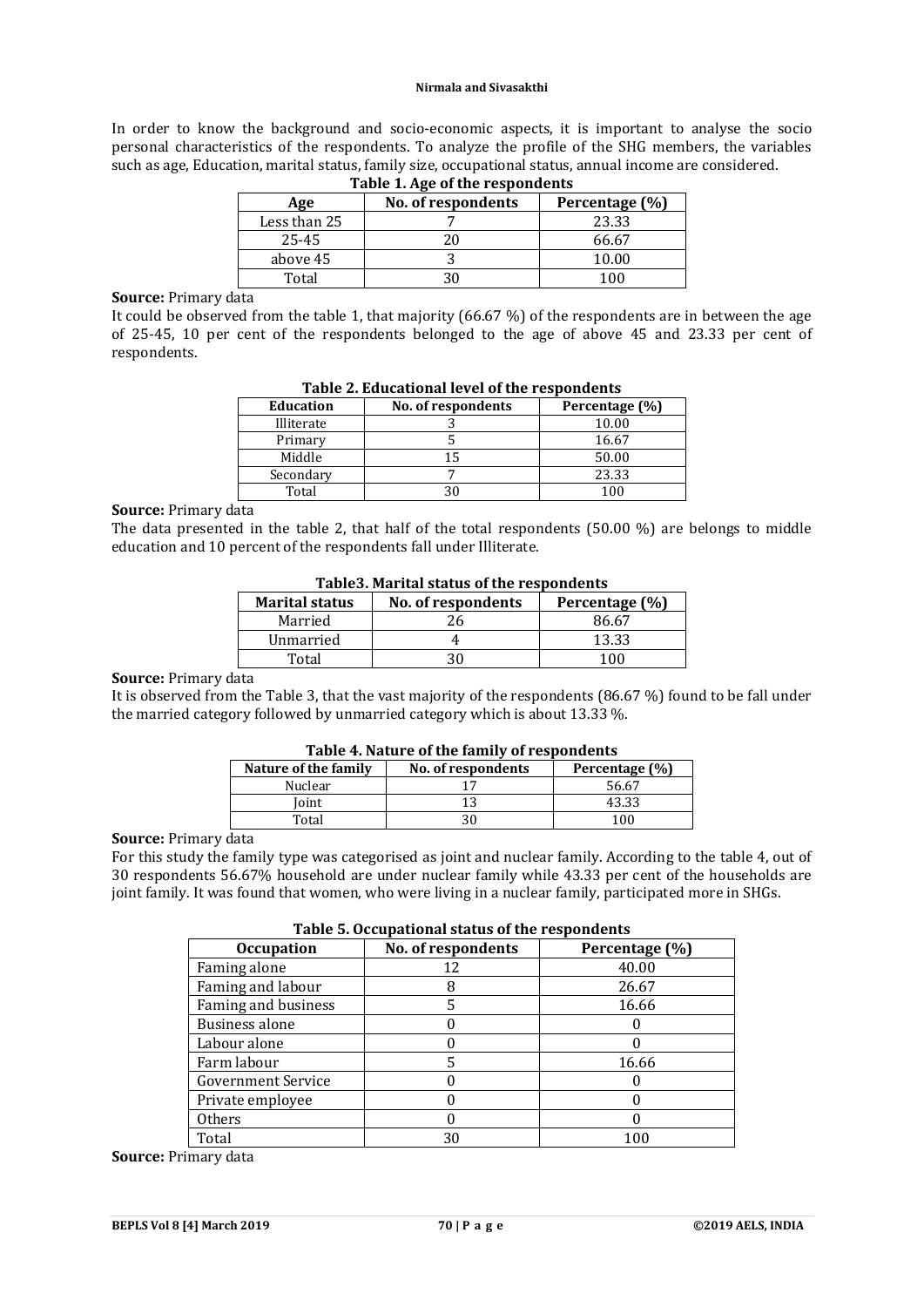### **Nirmala and Sivasakthi**

The data shown in the table 5 is the sources of income of the SHGs members excluding income from SHGs that 40 per cent of the respondents involved in farm activities, 16.66 per cent of the respondents are under the category of farm labour and 16.66 percent of the respondents involved in farming as well as business.

| <b>Annual Income</b> | No. of respondents | Percentage (%) |
|----------------------|--------------------|----------------|
| Below 25,000         |                    | 30.00          |
| 25 - 50.000          |                    | 50.00          |
| Above 50,000         |                    | 20.00          |
| Total                | 21                 | 100            |

| Table 6. Annual income of the respondents |
|-------------------------------------------|
|-------------------------------------------|

**Source:** Primary data

It could be inferred from the table 6, that 50.00 per cent of the households had middle income per annum and 20.00 per cent of the households are earning more than 50,000 rupees per annum.

# **Impact of SHGs on women empowerment**

| Table 7. Socio Psychological empowerment                                           |                                   |                   |                                  |                   |  |
|------------------------------------------------------------------------------------|-----------------------------------|-------------------|----------------------------------|-------------------|--|
| <b>Occupation</b>                                                                  | No. of<br>respondents<br>(Before) | Percentage<br>(%) | No. of<br>respondents<br>(After) | Percentage<br>(%) |  |
| Increased self confident                                                           |                                   | 10.00             | 27                               | 90.00             |  |
| Improved participation in NGO, SHG and<br>development programme                    | $\theta$                          | 0                 | 30                               | 100.0             |  |
| Improved leadership quality                                                        |                                   |                   | 30                               | 100.0             |  |
| Increased health awareness                                                         | 15                                | 50.00             | 15                               | 50.00             |  |
| Increased social recognition                                                       | $\overline{ }$                    | 23.33             | 23                               | 76.67             |  |
| Increased problem solving ability to local<br>disputes by acting as opinion leader | $\Omega$                          | $\Omega$          | 30                               | 100.0             |  |
| Increased decision making on children<br>education and home/farm activities        | 12                                | 40.00             | 18                               | 60.00             |  |

**Source:** Primary data

It is observed from the table 7 that, before joined in SHG 10.00 per cent of the respondents had self confidence because of their level of income. But vast majority (90.00 %) of the respondents had more self confidence only after joined in self help group. Totality (100.0 %) of the self help group members had good leadership quality and also enthusiastically participated in NGO, SHG and development programme because of membership in self help group. Before joined in self help group only half (50.00 %) of the respondents had health awareness because of their media exposure and education level and after joined in self help group remain half (50.00%) of the respondents had health awareness, because after joined in SHG they were attended many programme regarding health awareness. majority (76.67 %) of the respondents received good social recognition and totality of the respondents had problem solving ability. Majority (60.00 %) of the self help group members took their own decision in their children education, home and farm activities independently because of the SHG.

**Table 8. Economic empowerment**

| <b>Occupation</b>                        | No. of<br>respondents | Percentage<br>(%) | No. of<br>respondents | Percentage (%) |
|------------------------------------------|-----------------------|-------------------|-----------------------|----------------|
|                                          | (Before)              |                   | (After)               |                |
| Freedom in purchasing and hiring farm    | 6                     | 20.00             | 24                    | 80.00          |
| equipments                               |                       |                   |                       |                |
| Freedom in purchasing home appliance     | 12                    | 40.00             | 18                    | 60.00          |
| Freedom in engaging labour for daily     | 11                    | 36.67             | 19                    | 63.33          |
| work                                     |                       |                   |                       |                |
| Freedom in getting loan and credits from | 3                     | 10.00             | 27                    | 90.00          |
| the credit institutions                  |                       |                   |                       |                |
| Freedom of saving in post office/LIC/    | 5                     | 16.67             | 25                    | 83.33          |
| RD/banks                                 |                       |                   |                       |                |
| Freedom in purchase of grocery items for | 15                    | 50.00             | 15                    | 50.00          |
| household                                |                       |                   |                       |                |
| Freedom in spending money for children   | 5                     | 16.67             | 25                    | 83.33          |
| education                                |                       |                   |                       |                |
| Freedom in spending money for son/       | 3                     | 10.00             | 27                    | 90.00          |
| daughter's marriage                      |                       |                   |                       |                |
| Freedom to spend money on festival       | 8                     | 26.67             | 22                    | 73.33          |
| //recreation                             |                       |                   |                       |                |
| Freedom to do own business               | 0                     | $\Omega$          | 30                    | 100.0          |
| Improved standard of living              | 3                     | 10.00             | 27                    | 90.00          |

**Source:** Primary data